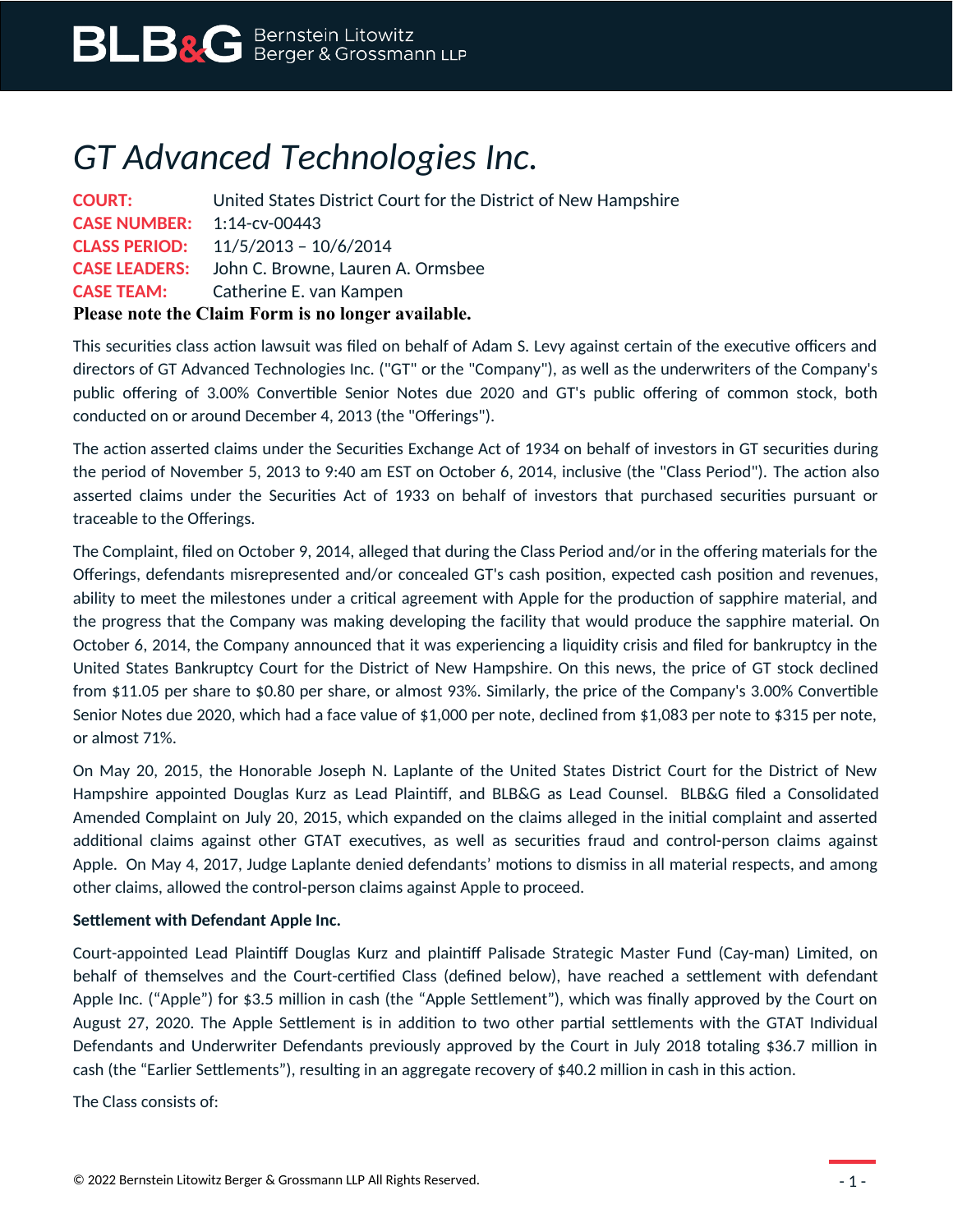

all persons and entities who or which from November 5, 2013 through 9:40 a.m. Eastern Standard Time on October 6, 2014, inclusive (the "Class Period") purchased or otherwise acquired publicly traded GTAT common stock ("GTAT Common Stock") and/or publicly traded GTAT 3.00% Convertible Senior Notes Due 2020 ("GTAT Senior Notes"), purchased or otherwise acquired pub-licly traded call options on GTAT common stock ("GTAT Call Options"), and/or sold (wrote) publicly traded put options on GTAT common stock ("GTAT Put Options"), and were damaged thereby.

On February 20, 2020, pursuant to the **Order Approving Distribution Plan**, payments from the Net Settlement Funds recovered from the Earlier Settlements were made to all Authorized Claimants whose claims were approved by the Court for payment subject to the requirements set forth in the Order. Authorized Claimants whose distribution amounts were less than the \$10.00 threshold requirement did not receive a payment.

If you previously submitted a valid Claim Form and were eligible to participate in the Earlier Settlements, you did not need to take any further action to be eligible to participate in the Apple Settlement. However, if you did not previously submitted a valid Claim Form, in order to be eligible to participate in the Apple Settlement, you must have submitted one, *postmarked no later than June 29, 2020.*

Payments from the Net Apple Settlement Fund will be made after the processing of all additional claims received by the Claims Administrator is completed. Please be patient, as this process will take some time to complete.

More information about the Settlements can be found at: [www.GTATSecuritiesLitigation.com](http://www.gtatsecuritieslitigation.com/)

## **Important Deadline Regarding The Apple Settlement:**

**June 29, 2020 CLAIM FILING DEADLINE If you previously submitted a valid Claim Form and were eligible to participate in the Earlier Settlements, you did not need to take any further action to be eligible to participate in the Apple Settlement. However, if you did not previously submit a valid Claim Form, in order to be eligible to participate in the Apple Settlement, you must have submitted a [Claim Form ,](https://www.blbglaw.com/cases/gt-advanced-technologies-inc/_res/id=Attachments/index=1/GTAT%20-%20Proof%20of%20Claim%20Form%20FINAL.pdf)** *postmarked no later than June 29, 2020* **.**

## **Case Documents**

- Notice of (I) Certification of Class; (II) Proposed Settlement With Apple Inc.; (III) Motion For an Award of Attorneys' Fees and Reimbursement Of Litigation Expenses; and (IV) Settlement Fairness Hearing
- May 25, 2021 Order Approving Second Distribution of Earlier Settlements and Apple Settlement Distribution Plan
- May, 4 2021 Letter to Judge Laplante from Ms. Ormsbee Re Unopposed Motion for Approval of Distribution Plan
- May 4, 2021 Unopposed Motion for Approval of Distribution Plan
- May 4, 2021 Proposed Order
- May 4, 2021 Memorandum in Support of Unopposed Motion for Approval of Distribution Plan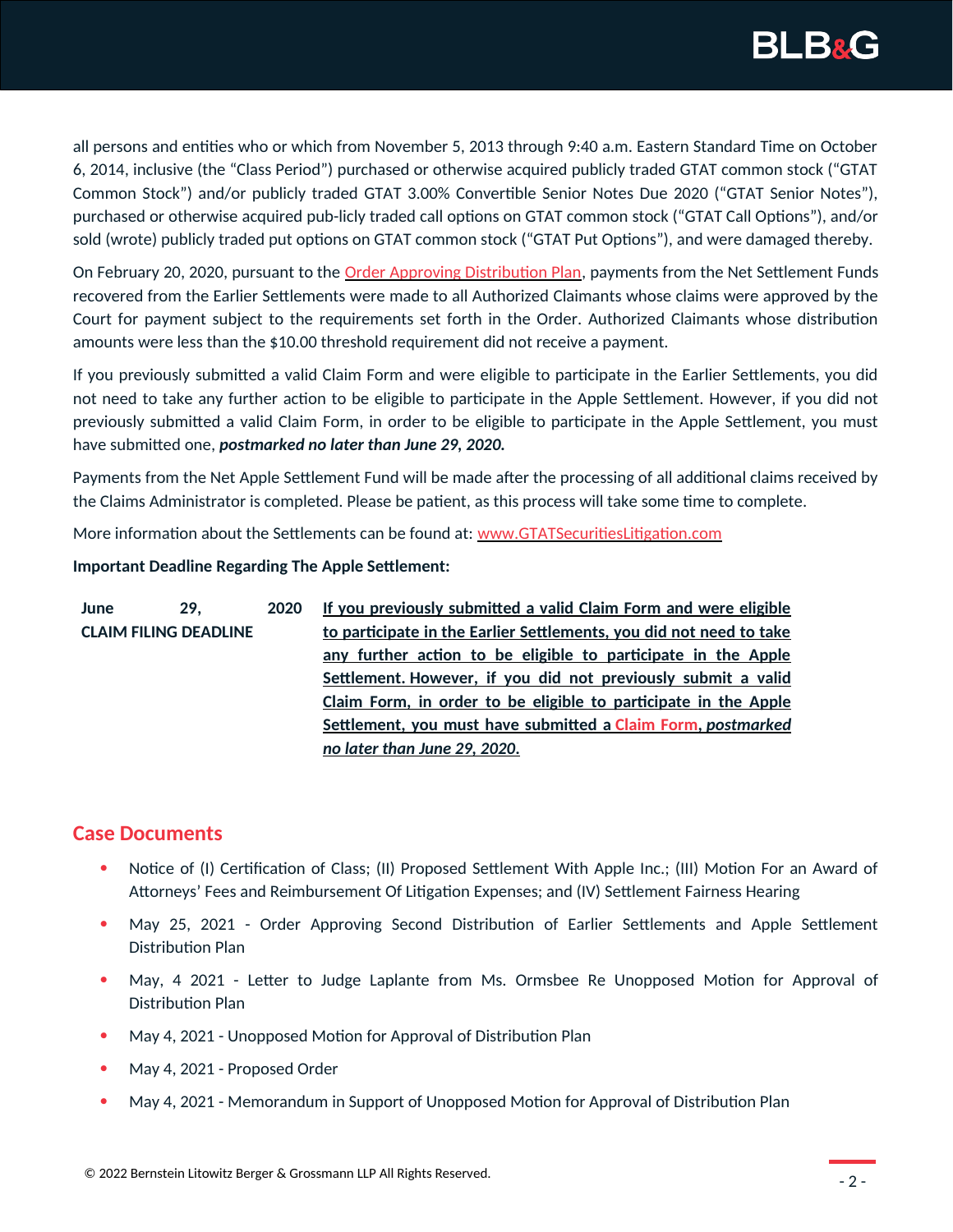

- May 4, 2021 Declaration of Stephanie Amin-Giwner in Support of Unopposed Motion for Approval Distribution Plan
- May 4, 2021 Exhibit A Deficiency Notice
- May 4, 2021 Exhibit B Status Email
- May 4, 2021 Exhibit C Status Spreadsheet
- May 4, 2021 Exhibit D Timely Eligible Claims
- May 4, 2021 Exhibit E Late But Otherwise Eligible Claims
- May 4, 2021 Exhibit F Late Adjusted Claims
- May 4, 2021 Exhibit G Rejected Claims
- May 4, 2021 Exhibit H Epig Invoices
- Notice of Videoconference Hearing
- August 27, 2020 Memorandum Order Granting Final Approval of Apple Settlement and Class Counsel's Motion for Attorneys' Fees
- May 11, 2020 Class Representatives' Motion for Final Approval of Settlement with Defendant Apple Inc.
- May 11, 2020 Memorandum of Law in Support of Class Representatives' Motion for Final Approval of Settlement with Defendant Apple Inc.
- May 11, 2020 Class Counsel's Motion for an Award of Attorneys' Fees and Reimbursement of Litigation Expenses
- May 11, 2020 Memorandum of Law in Support of Class Counsel's Motion for an Award of Attorneys' Fees and Reimbursement of Litigation Expenses
- May 11, 2020 Declaration of Lauren A. Ormsbee in Support of: (I) Class Representatives' Motion for Final Approval of Settlement with Defendant Apple Inc.; And (II) Class Counsel's Motion for an Award of Attorneys' Fees and Reimbursement of Litigation Expenses
- January 10, 2020 Stipulation and Agreement of Settlement with Defendant Apple Inc.
- March 3, 2020 Order Preliminarily Approving Settlement with Defendant Apple Inc. and Providing for Notice
- January 13, 2020 Order Approving Distribution Plan
- November 26, 2019 Unopposed Motion for Approval of Distribution Plan
- May 24, 2018 Lead Plaintiff's Motion for Final Approval of Individual Defendant and Underwriter Defendant Settlements and Plan of Allocation
- May 24, 2018 Memorandum of Law in Support of Lead Plaintiff's Motion for Final Approval of Individual Defendant and Underwriter Defendant Settlements and Plan of Allocation